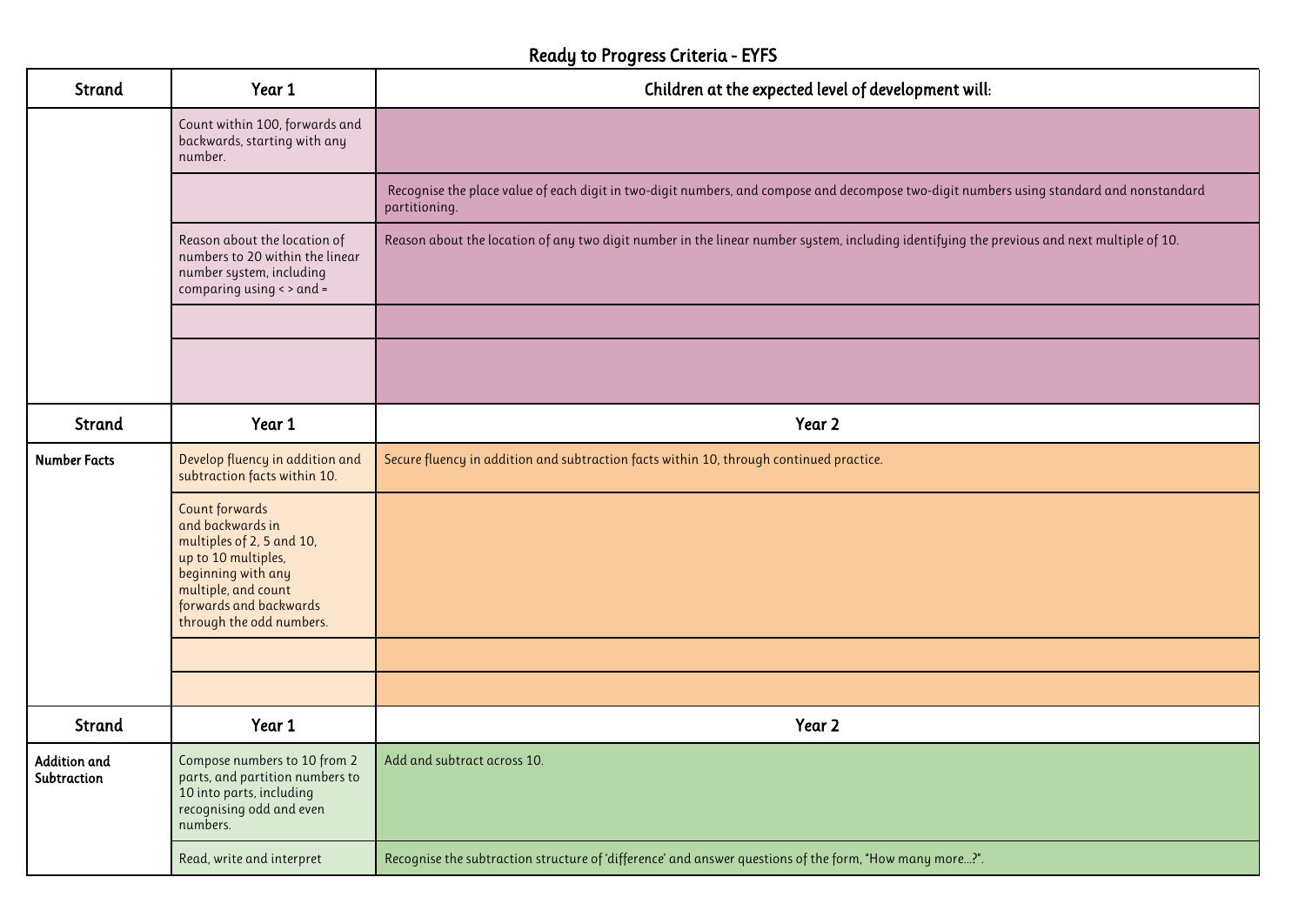|                                       | equations containing addition<br>$(+)$ , subtraction $(-)$ and equals $(=)$<br>symbols, and relate additive<br>expressions and equations to<br>real-life contexts. |                                                                                                                                                                      |
|---------------------------------------|--------------------------------------------------------------------------------------------------------------------------------------------------------------------|----------------------------------------------------------------------------------------------------------------------------------------------------------------------|
|                                       |                                                                                                                                                                    | Add and subtract within 100 by applying related one-digit addition and subtraction facts: add and subtract only ones or only tens to/from a two digit<br>number.     |
|                                       |                                                                                                                                                                    | Add and subtract within 100 by applying related one-digit addition and subtraction facts: add and subtract any 2 two digit numbers.                                  |
| Strand                                | Year 1                                                                                                                                                             | Year 2                                                                                                                                                               |
| Multiplication and<br><b>Division</b> |                                                                                                                                                                    | Recognise repeated addition contexts, representing them with multiplication equations and calculating the product, within the 2, 5 and 10<br>multiplication tables.  |
|                                       |                                                                                                                                                                    | Relate grouping problems where the number of groups is unknown to multiplication equations with a missing factor, and to division equations<br>(quotitive division). |
|                                       |                                                                                                                                                                    |                                                                                                                                                                      |
|                                       |                                                                                                                                                                    |                                                                                                                                                                      |
| Strand                                | Year 1                                                                                                                                                             | Year 2                                                                                                                                                               |
| <b>Fractions</b>                      |                                                                                                                                                                    |                                                                                                                                                                      |
|                                       |                                                                                                                                                                    |                                                                                                                                                                      |
|                                       |                                                                                                                                                                    |                                                                                                                                                                      |
|                                       |                                                                                                                                                                    |                                                                                                                                                                      |
|                                       |                                                                                                                                                                    |                                                                                                                                                                      |
|                                       |                                                                                                                                                                    |                                                                                                                                                                      |
|                                       |                                                                                                                                                                    |                                                                                                                                                                      |
|                                       |                                                                                                                                                                    |                                                                                                                                                                      |
|                                       |                                                                                                                                                                    |                                                                                                                                                                      |
|                                       |                                                                                                                                                                    |                                                                                                                                                                      |
|                                       |                                                                                                                                                                    |                                                                                                                                                                      |